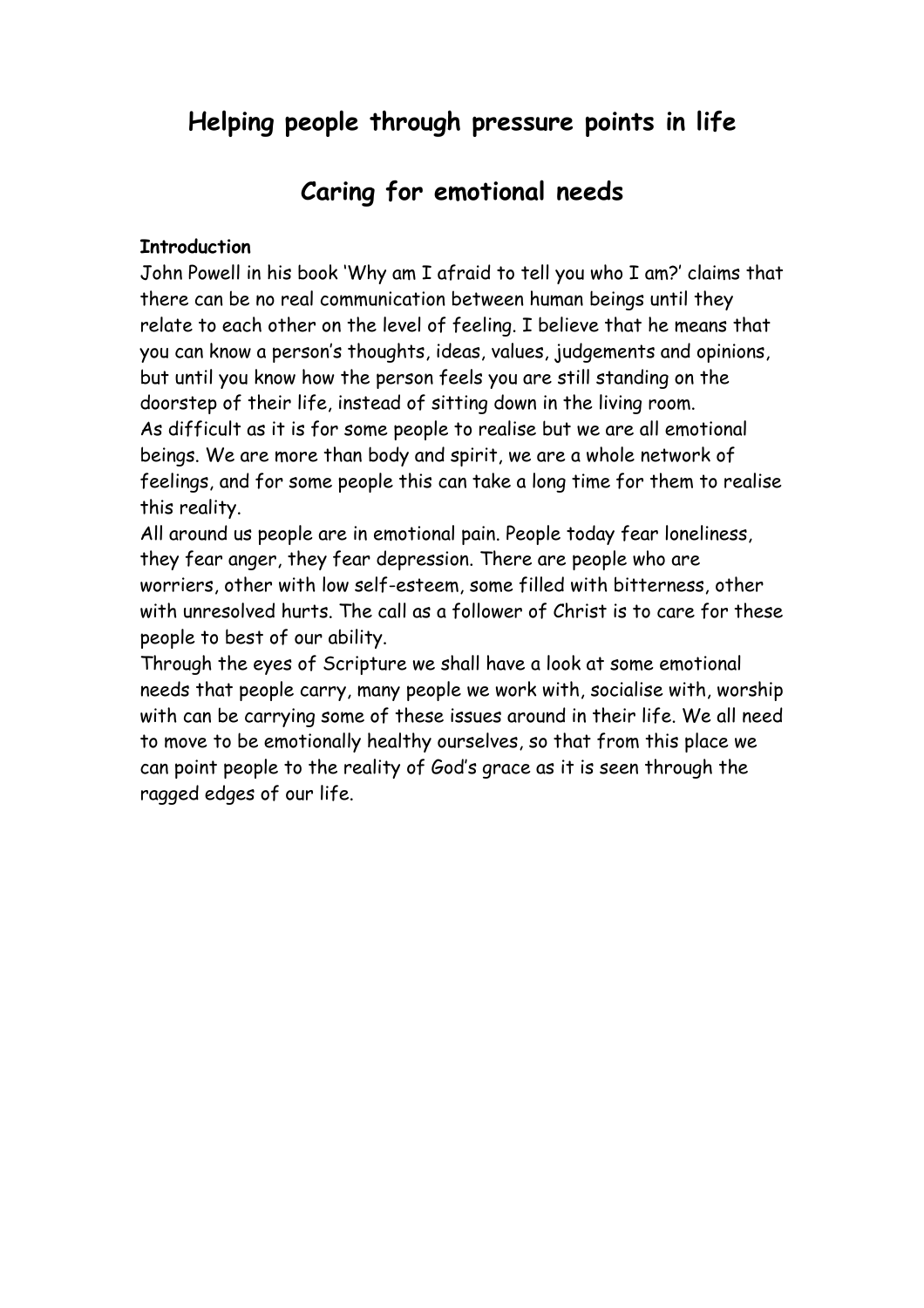# **Study 1 Caring for the whole person**

### **Introduction**

The Old Testament prophet Elijah had served God at a time when it had been unpopular and dangerous to do this. As we catch up with this part of his life story, Elijah has just retuned successfully from an encounter with the prophets of the pagan god Baal. On the back of a spiritual victory, the emotional needs of this man become evident. Here God comes to the help of Elijah.

# **The Big picture**

1. Describe what happens to you when you are physically exhausted?

# **The Biblical picture**

Read 1 Kings Ch 19 v 1-18

2. As you look through this passage, what do you see as Elijah's emotional needs? Verses 3-4 10-14

3. His physical needs? Vs. 5-8

4. His spiritual needs? Vs 8. 10-11, 13-14

5. What external and internal factors probably contributed to Elijah's fear?

6. What do you think happened to the faith Elijah had so dramatically demonstrated in the previous chapters?

7. In what different ways did the Angel care for Elijah?

# **Being in the picture**

8. Describe an experience when more than your appetite was affected when you were hungry, or more than just your body was affected when you were tired?

9.Why is it sometimes difficult to hear the Lord's voice when you are feeing especially busy and successful "doing the Lord's work"?

10. What do you think is the significance of the Lord not being in the wind, the earthquake or the fire, but in the gentle whisper?

11. What factors in your life cause you to miss the "gentle whisper" of God?

12. What helps you hear it?

13. What emotional as well as spiritual needs of Elijah were met by his encounter with God?

14. When caring for someone, it is important to know that they are an integrated whole. What have you learned form this passage about the interactions of the emotions, spirit and body?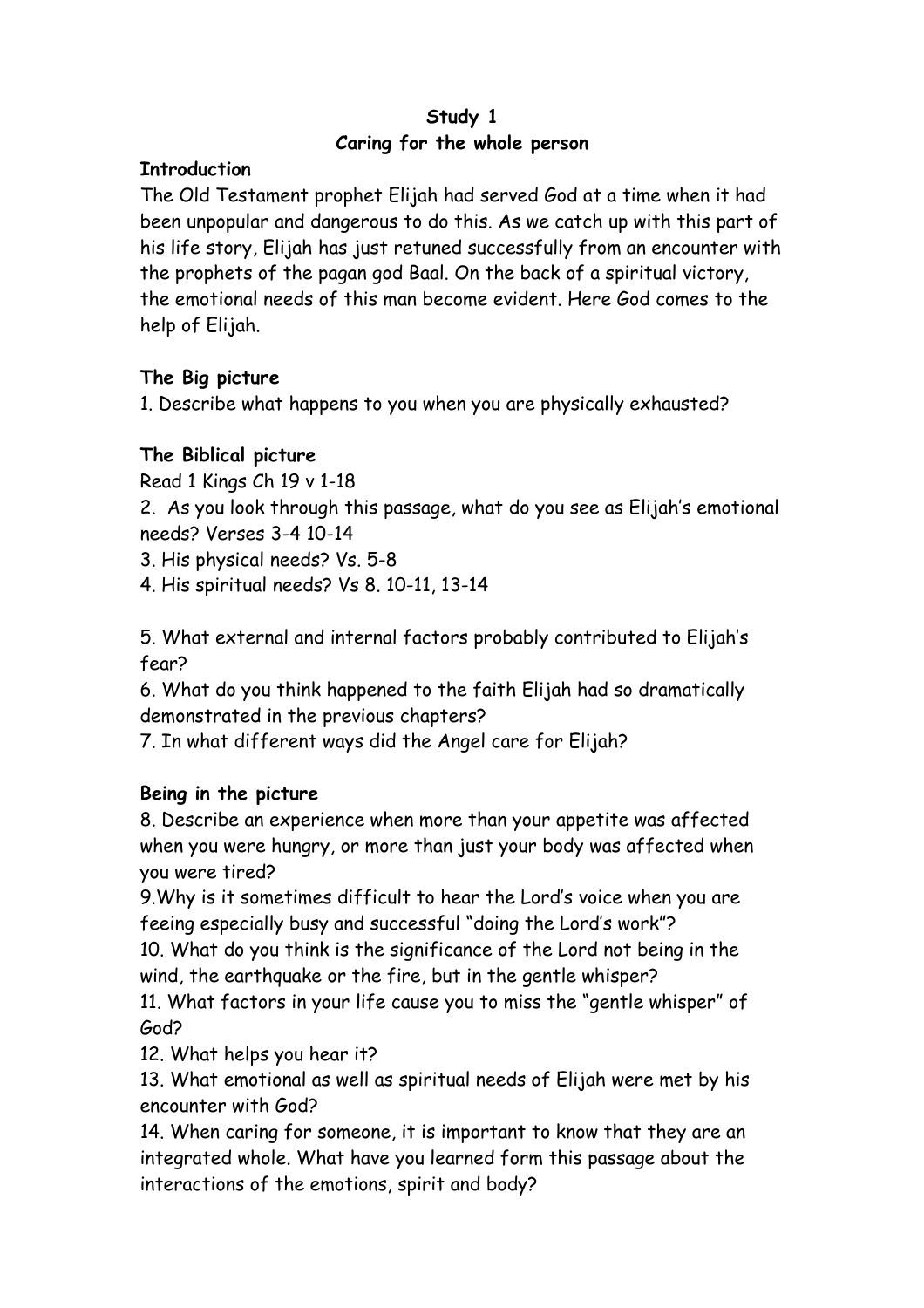## **Study 2 Caring for those who worry**

#### **Introduction**

Worry has been described as the most urgent problem of our day. It has also been described as the most 'pervasive psychological phenomenon of our time.' Although worry is as old as human existence, the complexities and the pace of modern life have altered us more to its presence and perhaps have increased its influence, It is not always easy to stop perpetually worrying, we may see it decline ii our life but for some people worry is always a challenge for us. However we do need to look at how we help others who are more prone to worry to those with the strong tendency to worry.

#### **The big picture**

1. What has caused you to worry recently?

#### **The Biblical picture**

Read Philippians Ch 4 v s 4-9

- 2. What instructions does Paul give in this passage?
- 3. How might rejoicing in the Lord, help relieve worry?
- 4. What are you like when you worry?
- 5. Paul says ' let your gentleness be evident to all.'

What does a gentle person look like?

- 6. How readily do you bring your anxiety to God?
- 7. What truths about God do these verses express to you?

8. How should these truths about God affect the way you think about God?

9. What stops you from praying with thanksgiving?

10. How are you affected by what you think?

#### **Being in the picture**

11. If you were to follow the mental disciple of verse 8, what would you focus your thoughts on?

12. How might following this mental discipline affect the way you deal with your most worrisome situations?

13.Think of someone you know who is consumed with worry. How could you help that person experience the peace of God?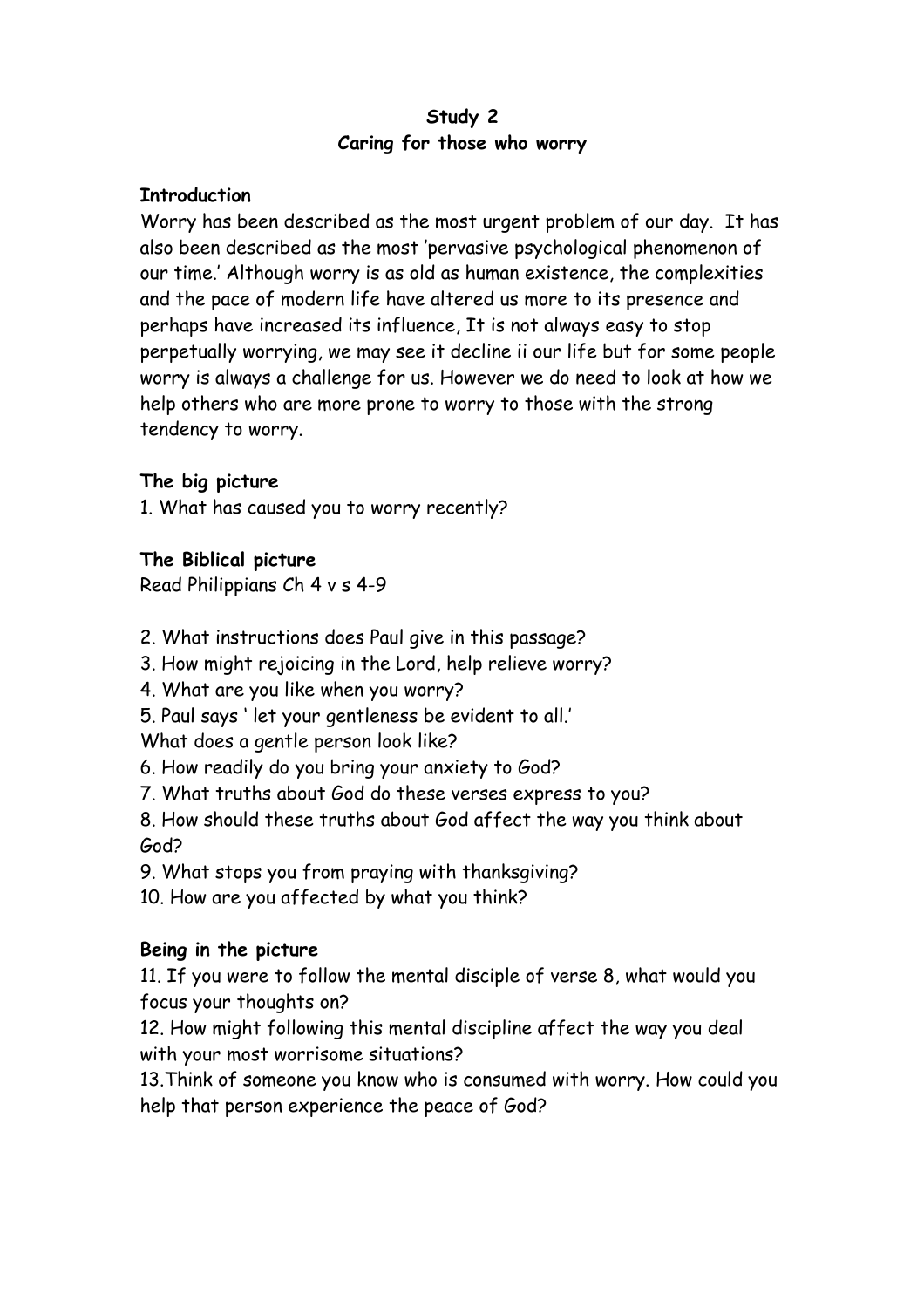# **Study 3 Caring those who are fearful**

#### **Introduction**

Fear can come in response to a variety of situations. Different people are afraid of failure, achieving success, rejection, intimacy, conflict, meaninglessness in life, sickness, death, loneliness, and a host of other real or imagined possibilities. Sometimes these fears can build up in one's mind and create extreme anxiety, often in the absence of any real danger. Therefore fear and anxiety may well be similar, even though they may not be identical, but the same inner apprehension, which characterises none, can also be seen in the other. We just need to be alert as to how we help others.

#### **The big picture**

1. What are you like when you are afraid?

#### **The biblical picture**

Read Matthew Ch 14 vs. 22-33.

2. What fears attacked the disciples? [For clues look at verses 24,26,30] 3. If you had been with them in the boat, what would you have seen, felt, heard?

4. Long before Jesus acted on behalf of the disciples he spent time alone in prayer. How could prayer be a resource for you when facing your own fears, or caring for someone who is fearful?

5. If you consider the miracle of Jesus walking on the water for a moment, what does it say to you about the power of Jesus?

6. Notice the result when Peter looked at the wind instead of at Jesus. When have you been like Peter?

7. What did Jesus do to enable the disciples to say with confidence. 'Truly you are the Son of God?'

#### **Being in the picture**

8. Think about something which makes you anxious. How does a firm belief in the power of Jesus ease your fears?

9. When Jesus and Peter got back in the boat, the response from the disciples was worship. When Jesus has calmed your storms, how does your response compare with that of the disciples?

10. If you were with someone caught in uncontrolled fear, how might your relationship with Christ enable you to help that person?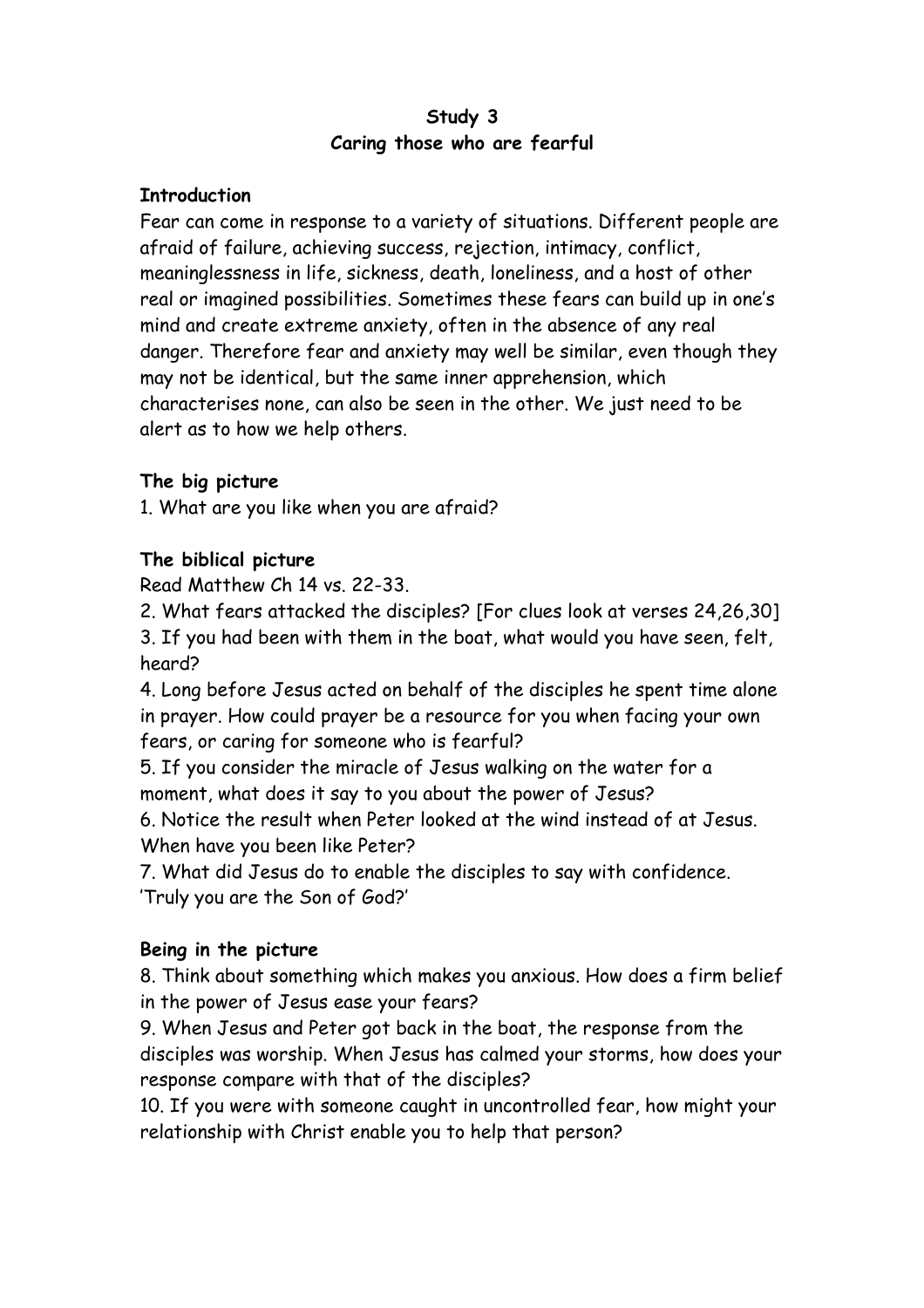# **Study 4 Caring for those who are lonely**

#### **Introduction**

Loneliness has been described as 'one of the most universal sources of human suffering'. Loneliness is the painful awareness that we lack meaningful contact with others. Loneliness involves a feeling of inner emptiness, which can be accompanied by sadness, discouragement, a sense of isolation, restlessness, anxiety, and an intense desire to be wanted and needed by someone. Loneliness is the not the same as solitude. Solitude is a voluntary withdrawal from other people; loneliness comes when we are forced to be alone. Solitude can be refreshing and enjoyable; loneliness is painful, draining and unpleasant. We need to be aware of loneliness, both in ourselves and other people.

This study looks at how the Apostle Paul dealt with loneliness himself.

# **The Big picture**

1. What does loneliness feel like to you?

# **The Biblical picture**

Read 2 Timothy Ch 4 vs. 6-22

2. Put yourself in Paul's circumstances, and try as much as you can to feel what he felt. What reasons are there for Paul to feel lonely?

3. What do you think it would be like to know that a martyr's death is imminent for you?

4. What is Paul's confidence? [Vs. 7-8, 18]

5. What initiatives does Paul take in response to his own needs?

6. In what ways does God meet Paul's needs [vs. 16-18]?

7. In what ways does God not meet his needs?

# **Being in the picture**

8. When do you feel lonely?

9. How does our confidence in God, in heaven, and in your own response to God change when you are lonely?

10. How does your confidence in God, in heaven, and in your own response to God change when you are lonely?

11.What initiative can you take when loneliness engulfs you?

12. what can you ask God to do?

13. what are possible reasons why God does not step in and instantly take away loneliness?

14. How sensitive are you to loneliness in others? Explain.

15. Think of a person you know who is engulfed in loneliness. Based on this study and what you have learnt, how might you help that person?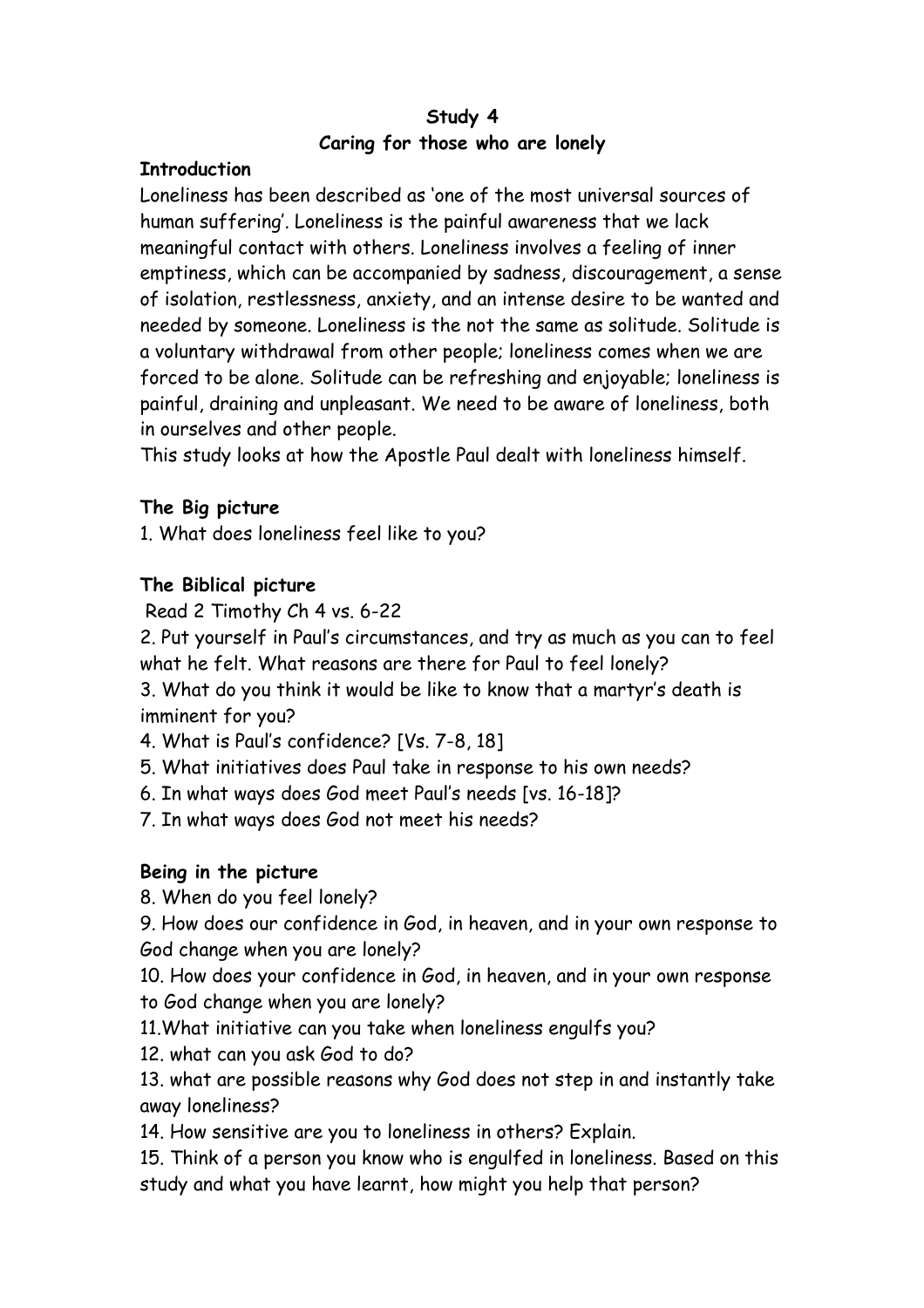# **Study 5 Caring for those who are angry**

#### **Introduction**

Most of us struggle with anger in one form or another, and with differing degrees of intensity. Many absorb their anger internally, and they do this so well, that they themselves don't realise that they are angry, and after years of this type of abuse, their body begins to show the wears and tears of this approach to anger management. Other lash out. They express anger freely. They hurt people in the process, and the person they have lashed out at is often left with feelings of remorse and grief. If repression of anger is not the answer, and expression of anger only continues to damage, then we need to explore another solution.

#### **The Big picture**

1. How do you feel when you have responded to someone with angry words?

#### **The Biblical picture**

Read Ephesians Ch 4 vs. 1-3, 25-32.

2. Paul urges his readers to live a life worthy of their call. How would the characteristics he describes in verses 1-3 lay the foundation for both preventing and dealing with anger?

3. From Paul's statement in verse 26 we know that anger itself is not sin. It is what we do with that anger that is potentially sinful. When have you experienced the devil getting a foothold in your life or in a relationship, because too much time has passed between you and dealing with your anger?

4. In verse 31 Paul says to get rid of anger. What instructions does he give in verses 25-32 that could have direct effect on getting rid of anger?

5. What does it mean to 'put off falsehood and speak truthfully' to our neighbours?

6. How might this both prevent and soften anger?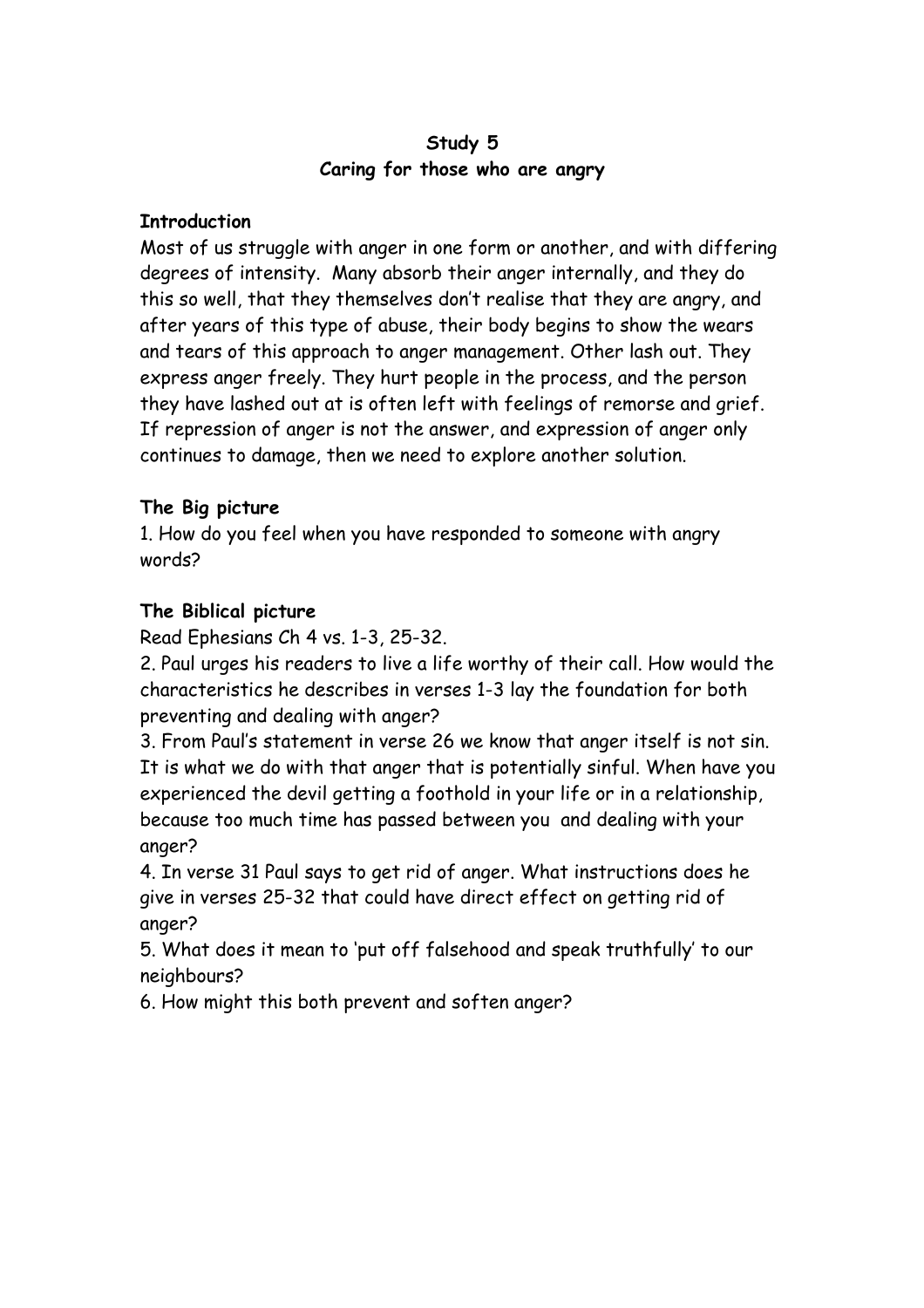7. In an encounter where anger is being expressed, when does talk 'build other up' and when does it become unwholesome?

8. How does listening long and hard to an angry person help you talk in a way that could benefit that person?

9. What are the ways that we can grieve the Holy Spirit of God, in our relationships with others?

# **Being in the picture**

10. Which of the instructions in verses 25-32 do you have the most difficulty following when you are angry with someone?

11. What practical steps might you take this week to work on those areas of difficulty?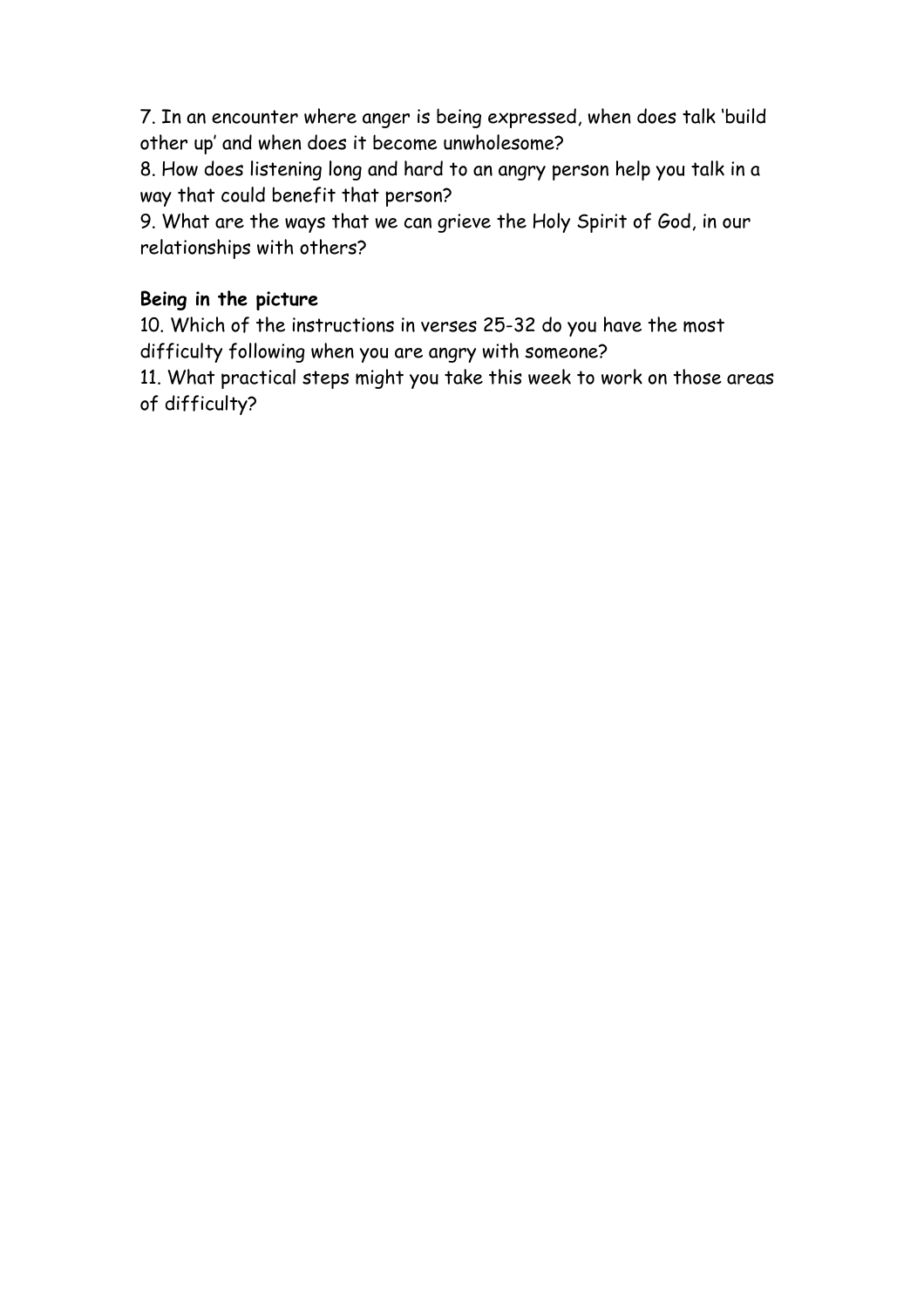# **Study 6 Caring for those who are bitter**

#### **Introduction**

Bitterness can be like a seed that gets planted inside of a person and then is allowed to grow into a monstrous plant, so that it engulfs the whole personality. The Old Testament King Saul was engulfed in bitterness. His bitterness was directed towards David, a young man from the hill country. David had changed the course of a 40- day standoff with the Philistine army by single-handedly killing their giant leader. Suddenly all the people were praising this boy from the sheep pasture lands. Rumour had it that one day David would be king.

# **The big picture**

1. How do you usually respond when you are afraid that someone or something important to you will be taken away?

# **The biblical picture**

Read 1 Samuel Ch 18.

2. What causes can you find for Saul's hostile behaviour?

3. Often if not always behind anger is fear. What specifically was Saul afraid of? Look at verses 8.12.15.28]

4. What did Saul do as a result of his anger?

5. What do you think is the difference between anger and bitterness?

6. How as Saul affected by the bitterness that he allowed growing within himself?

7. What evidence is there that the problem became not only an emotional but spiritual battle? [Look at verses 10,12,28]

# **Being in the picture**

8. Think about a time when you were bitter. What were you afraid of?

9. How was your relationship with others affected?

10. How was your relationship with God affected?

11. What warnings do we get from this passage about the destructive nature of bitterness?

12. How might these warnings and being aware of your own fear and anger help you to deal with bitterness, in your life or someone else's?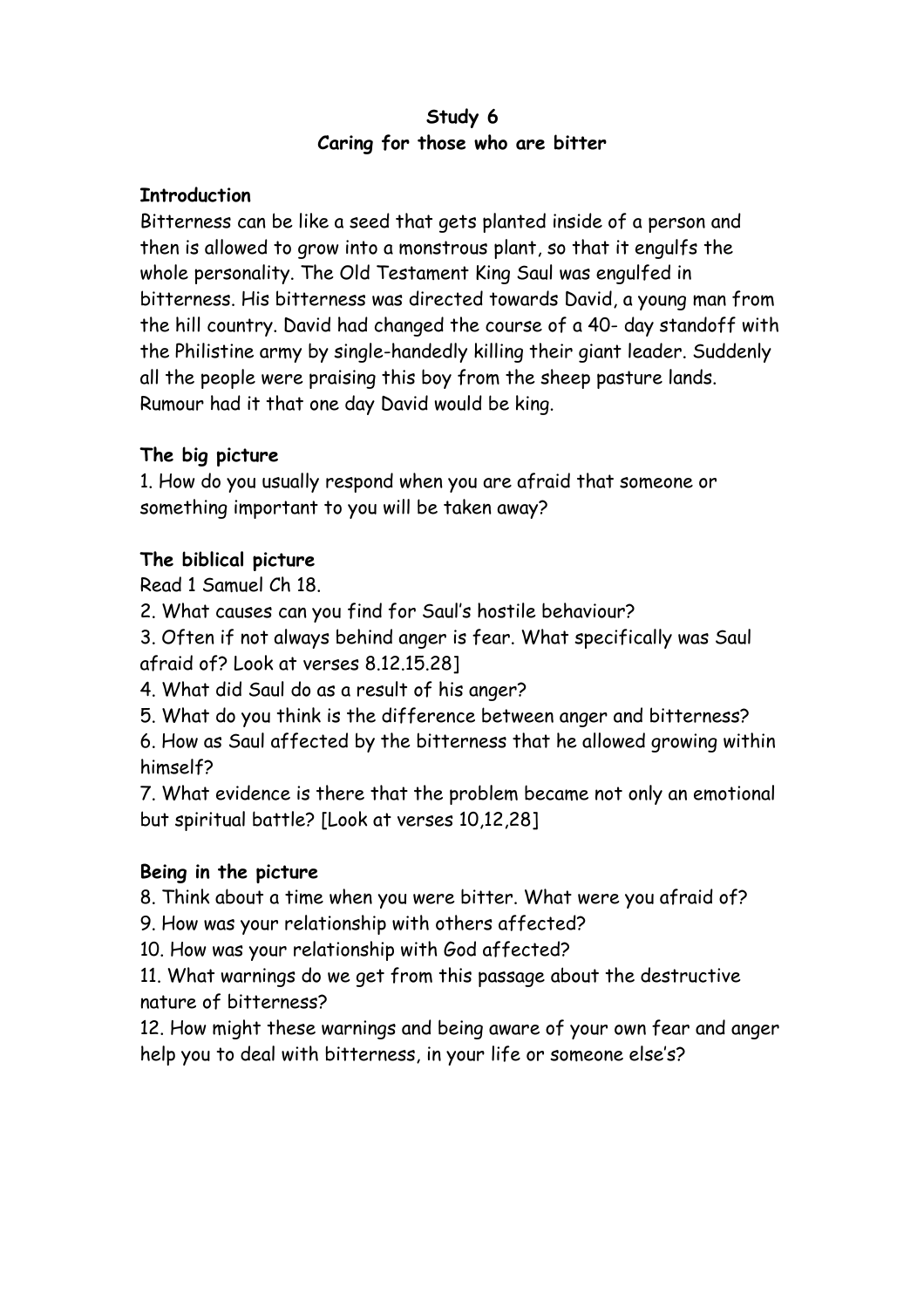## **Study 7 Caring for those who are depressed**

#### **Introduction.**

Depression or melancholia has been recognised as a common problem for more than 2,000 years. Some would describe our era as the age of melancholy, as opposed to the previous age of anxiety. Depression is something, which everyone experiences in some degree and at different times in life. The author of Psalm 42 was a musician who used to lead the procession of worshippers to the temple in Jerusalem. But as the holy temple of God lay in ruins, the fields and vineyards burned, and the bulk of the people some six hundred miles away in Babylon, the Psalmist grieves over the circumstances. He shows all the signs of depression. Loss of energy and fatigue, a negative self-concept, and self-criticism, worthlessness and helplessness, loss of spontaneity, along with many other things.

#### **The big picture**

1. How do you feel when you are depressed?

#### **Biblical picture**

Read Psalm 42

2. Look for the progression of thought throughout the Psalm, offer a short summary of each section.

Verses 1-3 Verses 4-5 Verses 6-8 Verses 9-11

3. Verses 5 and 11 form a refrain or this Psalm [see also Ps. 43v5]. What do you find in this refrain that makes it important to repeat?

4. The Psalmist speaks honestly and openly to God. What words does he use to tell how he is feeling?

5. Why might the Psalmist's honest words with God about his past and his present help to strengthen his faith?

6. What do you talk with God and with others when you are depressed?

7. What do you usually remember during such times?

8. Not all of what the Psalmist says is about himself and his past. He also focuses on God. What aspects of God's character does he acknowledge? [Look at verses 5,8-9]

9. How might a firm belief in a God of this character bring hope, even to an ancient Hebrew in exile?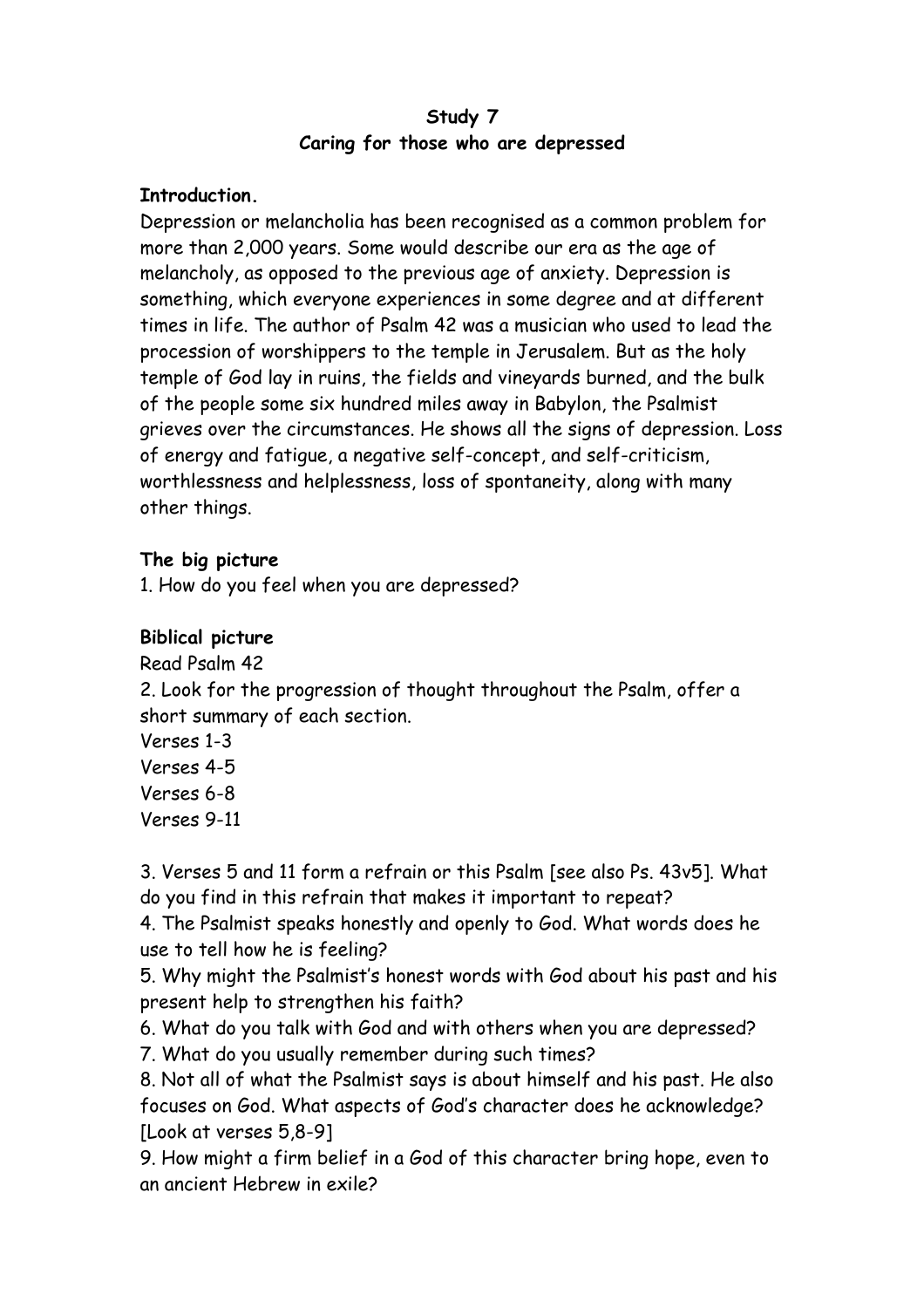#### **Being in the picture**

10 .What kinds of things are likely to throw you into depression? 11. Based on this Psalm when depression comes what measures can you take to begin to cope with it?

12. What are unhelpful responses to a depressed friend?

13. How might you help a troubled friend cope with depression?

## **Study 8 Caring for those who have low self- esteem**

#### **Introduction**

Self-esteem has been described as 'the global evaluation or judgement about personal acceptability and worthiness to be loved, which carries with it pleasant or unpleasant feelings. It is strongly related to the perceived views of the person by important others in his or her life.' There are many symptoms, which testify to a poor self-esteem. A crucial one is an intense desire to appear better than someone else. Sometimes we try to make that happen by cutting the other person down. That's the warning. When this desire appears, it is time to take a close look at what we think of ourselves.

#### **The big picture**

- 1. What are you like when you feel good about yourself?
- 2. What are you like when you feel bad about yourself?

#### **The biblical picture**

Read Mark Ch 9 v 33-35.

3. If you could reconstruct the conversation between the disciples here, what do you think they would be saying?

4. How do you see yourself or others around you expressing the same concern?

5. The disciples were quiet when Jesus asked what they were discussing. How honestly and openly do you admit your needs of self-esteem?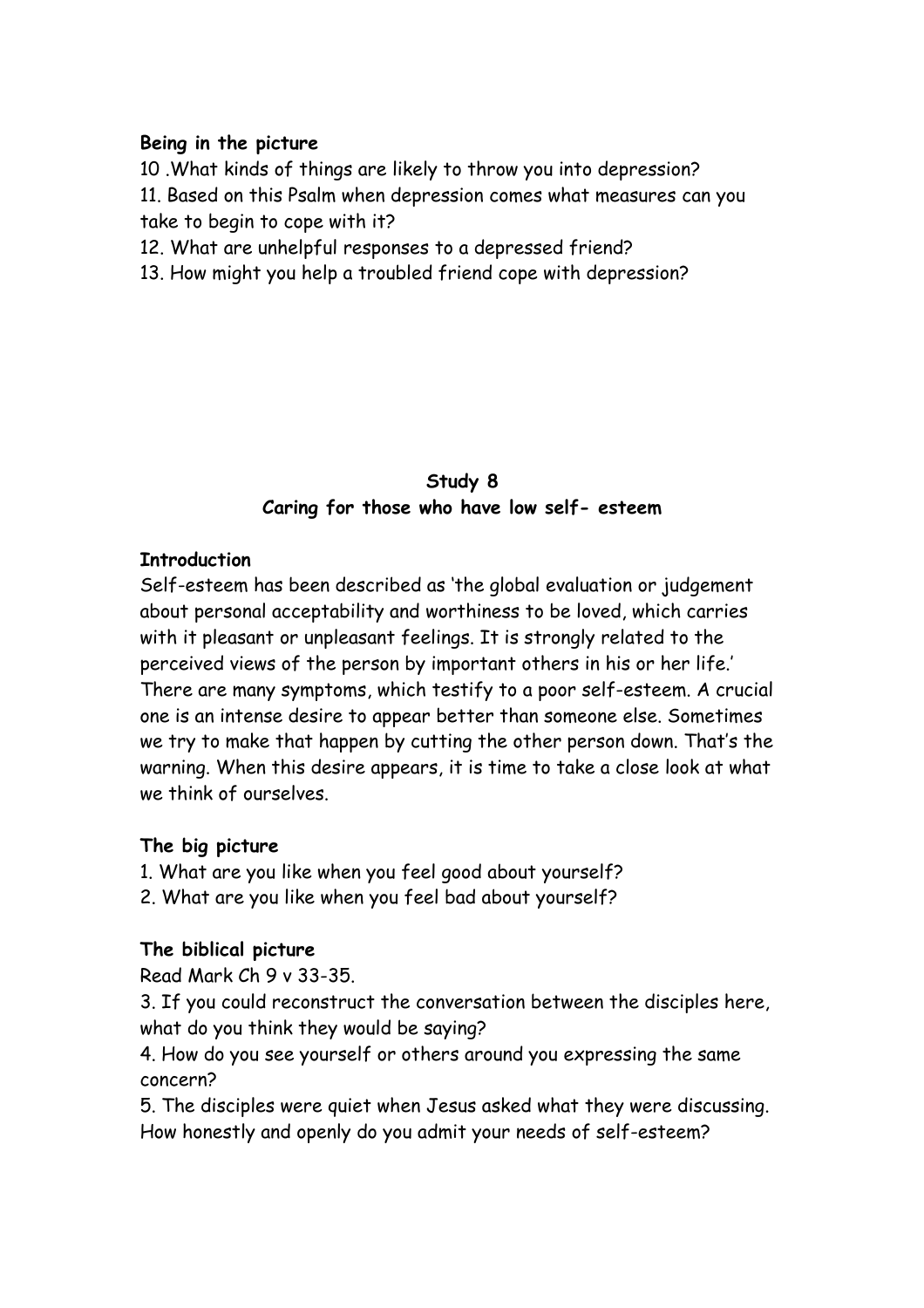6. Jesus gave specific instructions for being first. How is the need for esteem satisfied through the servant relationship? [Consider both the servant and the one being served]

7. Read Mark Ch 12v 28-34. In verses 29 we are told how to love God. What is involved in loving him with all your heart?

- 8. With all your soul?
- 9. With all your mind?
- 10. With all your strength?
- 11. What does this type of love have to do with self-esteem?

#### **Being in the picture**

12. How does 'loving your neighbour as yourself' relate to being the 'very last and servant of all'.

- 13. Why can't you love others if you do not love yourself?
- 14. In what ways do you struggle with loving yourself?
- 15. How is this evident in your life and relationships?
- 16. How does loving others increase your self-esteem?
- 17. How does it increase their self-esteem?